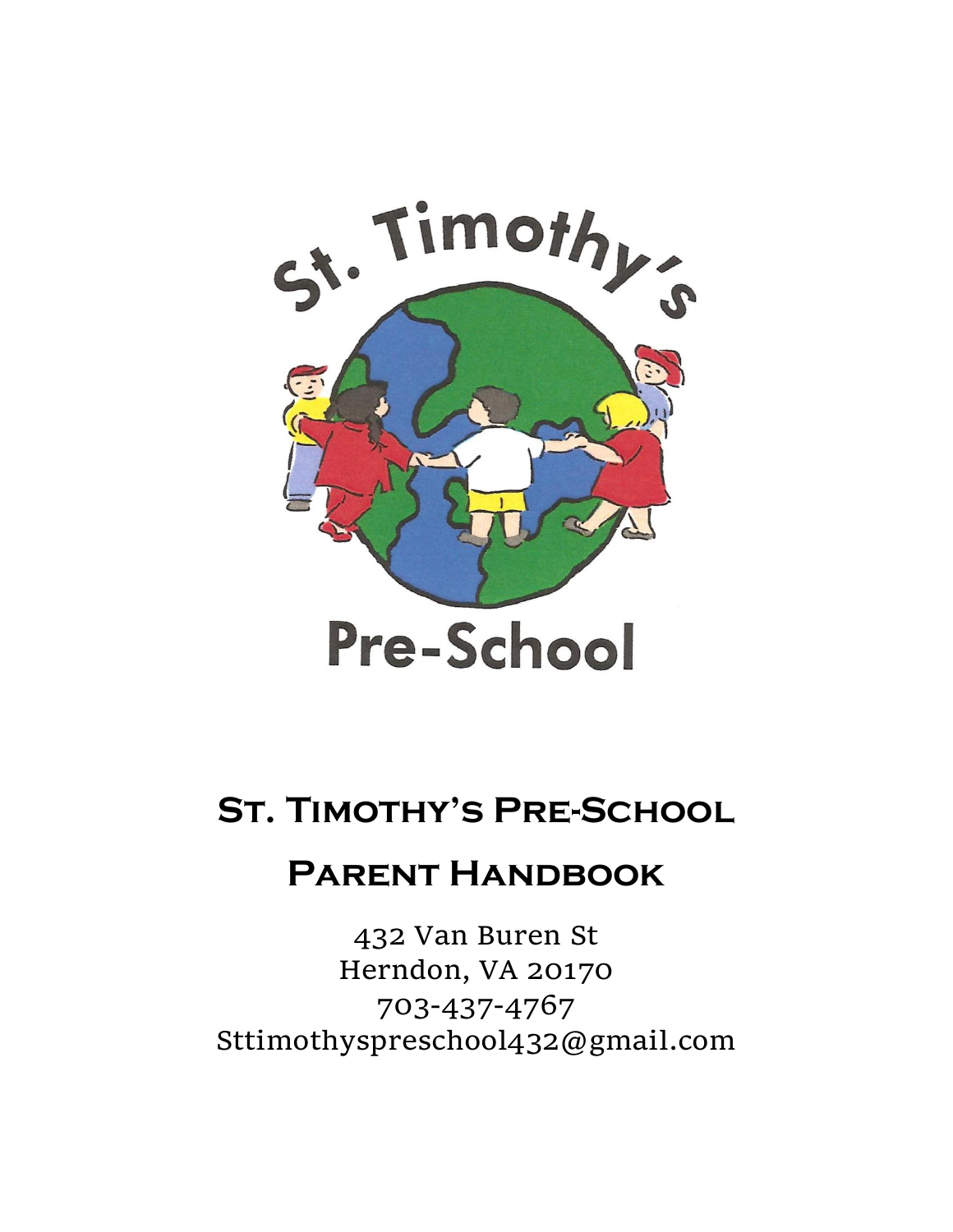## **Table of Contents**

| <b>ABSENCES</b><br>7 |
|----------------------|
|                      |
|                      |
|                      |
|                      |
|                      |
|                      |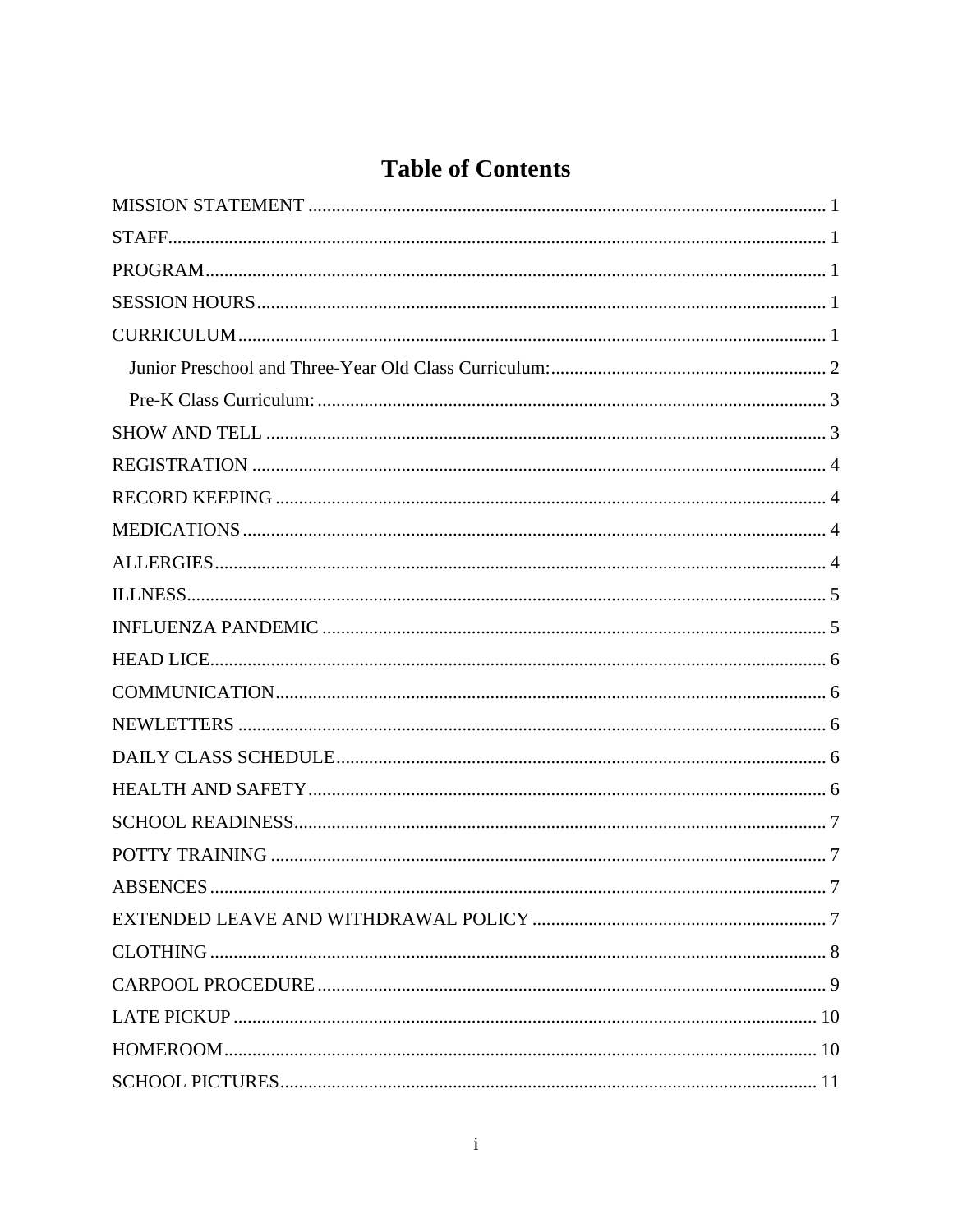| Type I  |  |  |  |
|---------|--|--|--|
| Type II |  |  |  |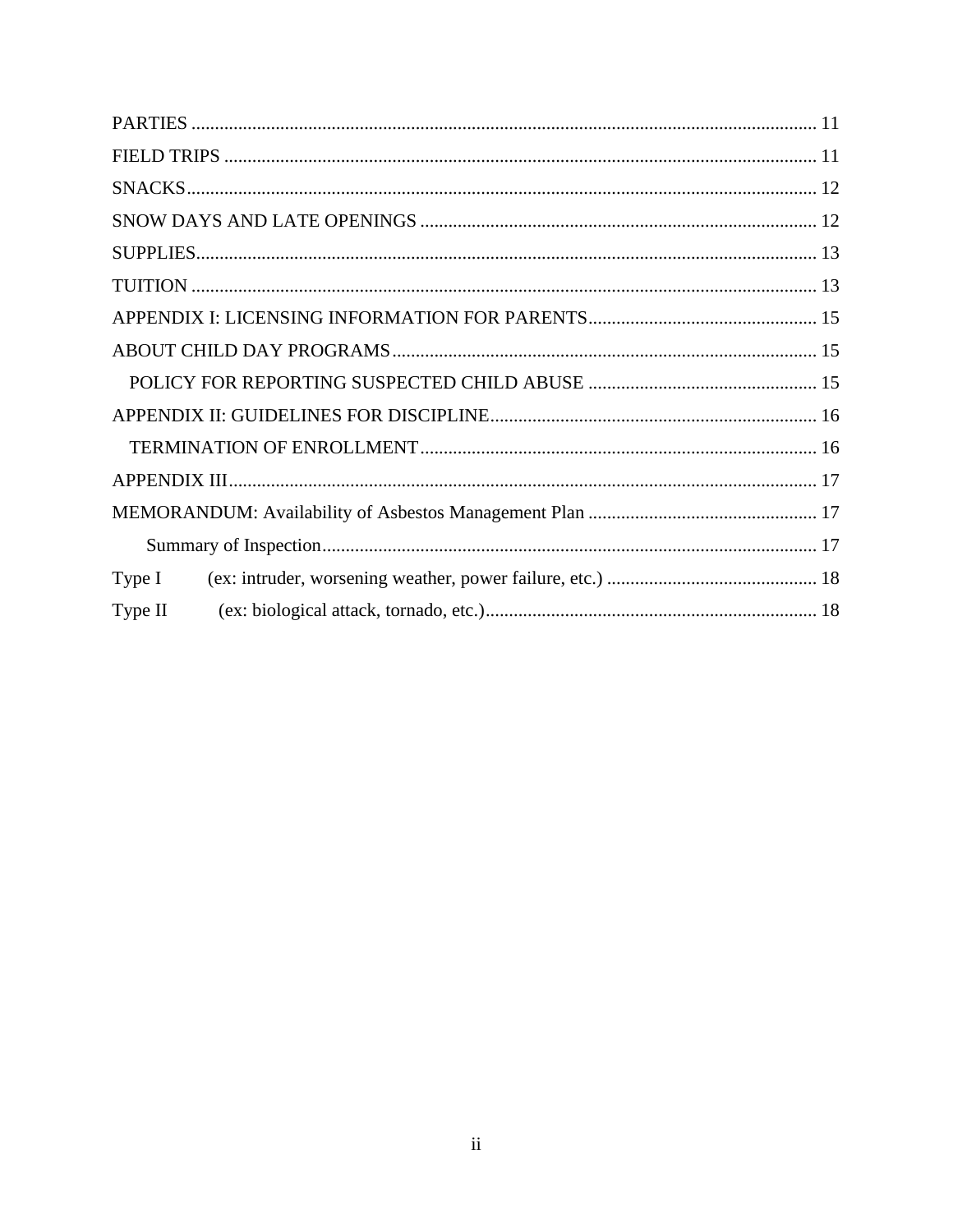#### <span id="page-3-0"></span>**MISSION STATEMENT**

St. Timothy's Pre-school program provides an educational experience for children ages two and a half through five. The pre-school is committed to meeting the individual needs and potential of each child in an inter-racial, non-denominational environment. At St. Timothy's we strive to develop self confidence, creativity and independence within every child.

St. Timothy's Pre-school is a Virginia State Licensed program.

#### <span id="page-3-1"></span>**STAFF**

St. Timothy's staff of Head Teachers is degreed, professional and experienced. Assistant Teachers have experience working with pre-school children and have collegiate backgrounds. Staff qualifications meet or exceed all State of VA requirements.

Staff is trained in First Aid and CPR. The teacher/student ratio is 1:6.

#### <span id="page-3-2"></span>**PROGRAM**

The daily program provides periods of time devoted to the best principles of both the traditional self contained structured classroom and the "open classroom" where the child is free to extend his or her interest by selecting work and play areas in the various activity rooms which are meaningful and stimulating.

All activities are planned and supervised by competent professionals who encourage and motivate the child in the development of his/her individual strengths. Numerous activities are provided for the creation of responsible, cooperative peer relationships.

#### <span id="page-3-3"></span>**SESSION HOURS**

The morning session begins at 8:45 A.M. and ends at 12 P.M.

Lunch Bunch begins at 12:00 P.M. and ends at 1:30 P.M.

STEP begins at 1:30 P.M. and ends at 3:30 P.M.

#### <span id="page-3-4"></span>**CURRICULUM**

St. Timothy's curriculum is play-based and uses the best principles of both the traditional self-contained structured classroom ("homeroom") model and the "open classroom" model, where the child is free to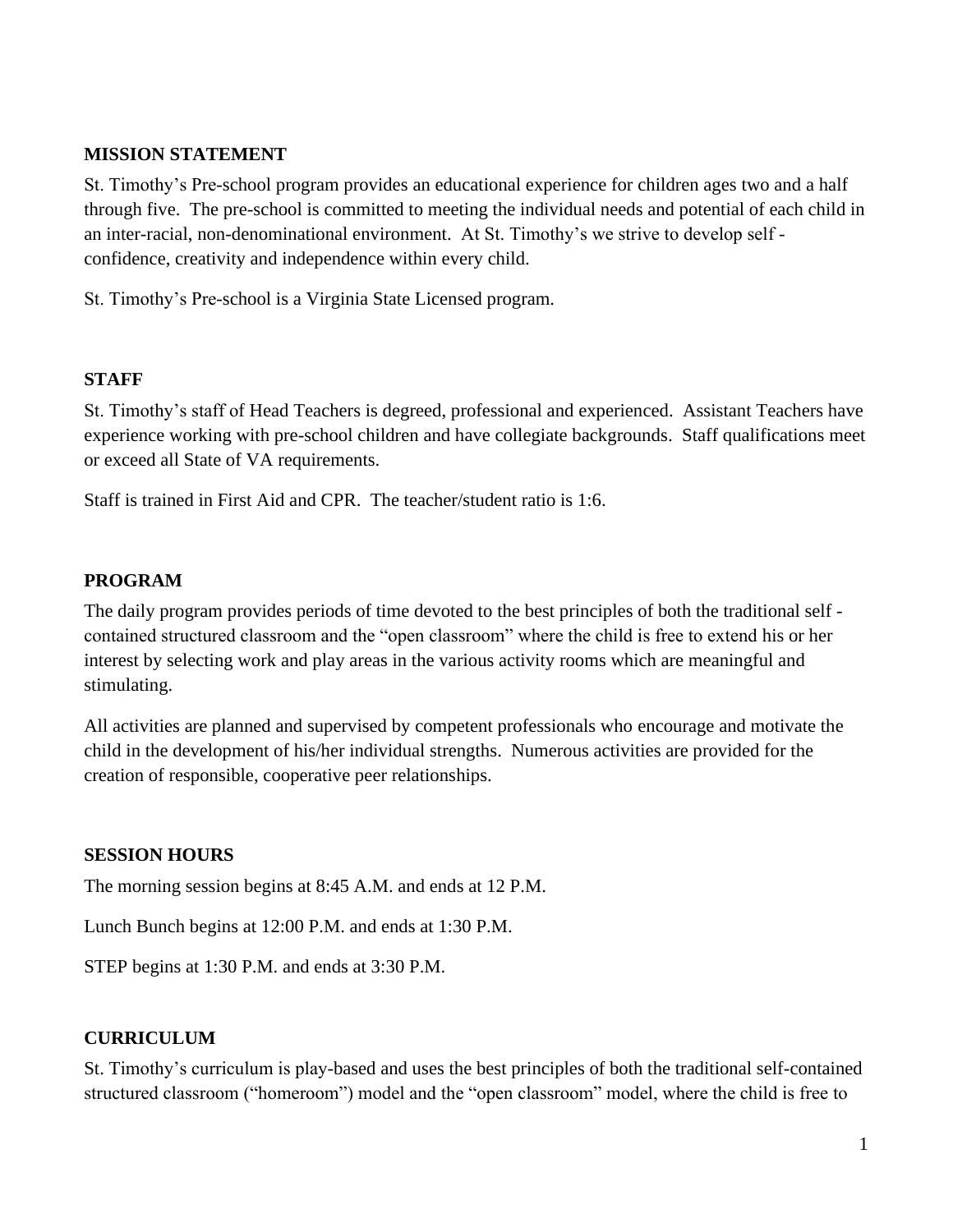extend his/her interests by selecting work and play areas in various activity rooms. Our day starts in homeroom, where students play with classmates of their own age, work on daily projects with their teachers, and have circle time, which offers whole group activities such as songs, stories, and show and tell. After homeroom we have an hour of "Open Time," during which all students have the opportunity to go from room-to-room for various math, science, and art activities that are all related to the theme of the week. They can visit the art room, snack room, science room, math room, music/yoga room and enjoy some play time in either the quiet or play rooms at their own pace, giving students of all ages the chance to play and work with each other. After Open Time, students return to their homerooms for class-specific activities and outdoor play time.

The confidence, responsibility and independence the children gain from daily Open Time experience is fascinating to see. Studies have shown that children who can move about during the school day tend to have an easier time focusing and learning. And the interaction between the younger and older students helps develop maturity and independence in the younger students and responsibility and helpfulness in the older students.

The teachers take full advantage of the eight beautiful acres and large, fenced-in playground for outdoor play experiences. The program is enriched by select field trips during the year and by visits from local resource personnel, such as the annual Fire Department puppet show and the "Otto the Auto" safety presentation. We also encourage parents to share their skills with the student body (e.g., we have had parents give presentations on the Powhatan Native American Tribe in Virginia, the space shuttle program, the Armed Forces, and Indian dancing for Diwali), and we ask parents to assist with field trips by providing transportation and additional supervision.

## <span id="page-4-0"></span>**Junior Preschool and Three-Year Old Class Curriculum:**

St. Timothy's Pre-School focuses on learning through play. We want our students to have fun, and that fun happens in an enriched environment where the students may not even realize that they are learning while playing. Our goals for the Junior Preschool and Three Year program are as follows:

- Foster the development of social skills: sharing, using words to express wants and needs, taking turns both with items and in speaking, waiting in a queue, listening as others speak, and following directions. The main focus of our these programs is learning and practicing appropriate social interactions, with an emphasis on treating others with kindness, acceptance, and compassion.
- Foster emotional development: recognize one's own emotions, learn socially acceptable ways of expressing those emotions, and learning understand how others might be feeling.
- Develop fine motor skills, especially holding a pencil/crayon/marker correctly, exercising the muscles needed for writing and drawing, and learning to use scissors.
- Encourage independence and decision making.
- Encourage language development.
- Encouraging cognitive development, including letters, numbers, colors, shapes, time, recall, imagination, multi-part direction following, and making connections or drawing conclusions.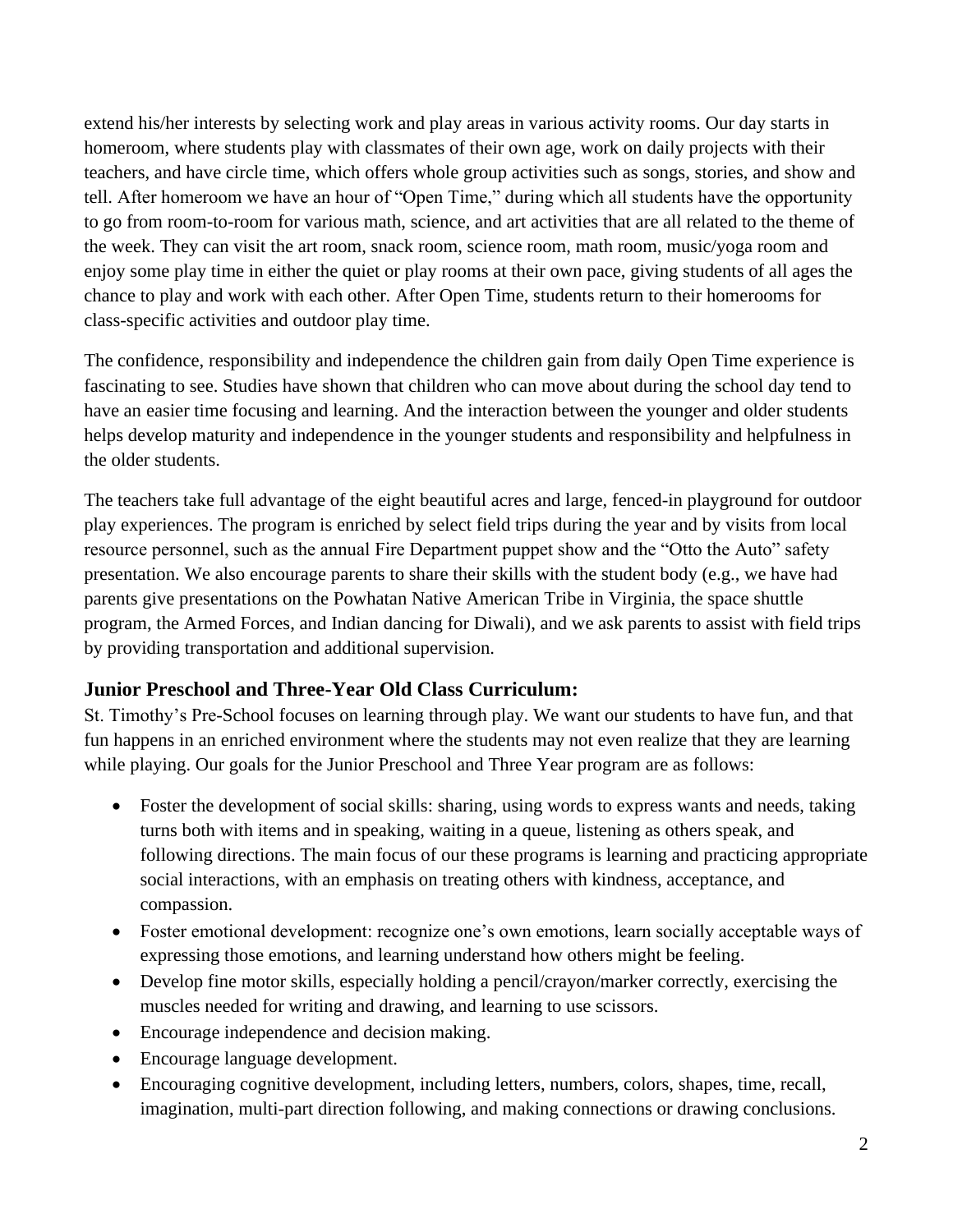• Encourage the development of gross motor skills.

## <span id="page-5-0"></span>**Pre-K Class Curriculum:**

During the Pre-K year we continue to foster the development of social skills: sharing, taking turns both with items and in speaking, waiting in a line, listening as others speak, and following directions. These skills become more important as they increase their knowledge and prepare for kindergarten.

We also begin to add new academic skills to the curriculum. The Pre-K homeroom classes follow the Handwriting Without Tears® Curriculum, which is a Kindergarten-Readiness program used by the Fairfax County Public Schools. Some of our goals for the Pre-Kindergarten program are as follows:

- Focus on daily learning experiences that help children to communicate verbally, interact with their peers, participate in problem-solving activities, and think critically.
- Provide opportunities for students to develop a love of books, identify sounds, rhyme words, and develop letter-sound relationships.
- Learn to sequence events, categorize groups of items, and make comparisons.
- Promote writing development via the Handwriting Without Tears<sup>®</sup> Curriculum, which starts with learning the straight letters first, followed by the curved and then the slanted letters. The children will learn to write upper- and lower-case letters.
- Learn and practice the sounds that each letter makes.
- The children will learn to recognize and write their first and last names.
- Become familiar with numbers. Learn to write the numbers from 0 to 20. They will learn to create groups of items to correspond with the numbers.
- The children will learn to count to 100.
- Gain knowledge about themselves as individuals, and as members of a family, a community, and the world, through our All About Me posters and weekly Show and Tell.
- Encourage student's creativity and higher-level thinking.
- Students will learn the Pledge of Allegiance and its meaning.

All activities are planned and supervised by experienced teachers who encourage and motivate the child in the development of his/her individual strengths. Numerous activities are provided for the creation of responsible, cooperative peer relationships.

## <span id="page-5-1"></span>**SHOW AND TELL**

Each homeroom teacher will establish her own routine. In general, toy weapons (guns, swords etc.), play cosmetics, perfume and fragile items are not permitted.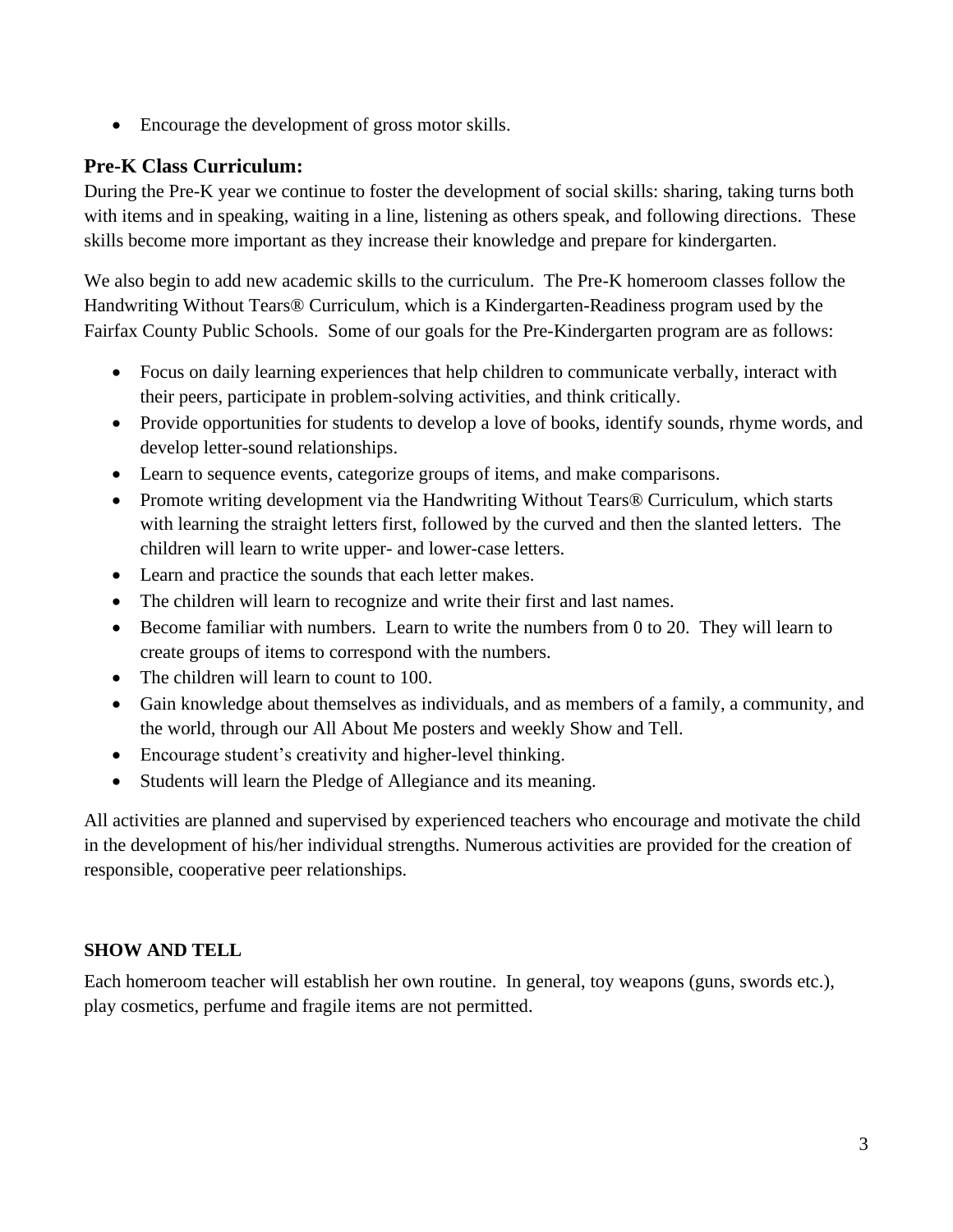#### <span id="page-6-0"></span>**REGISTRATION**

Registration for returning students, alumni families and members of St. Timothy's Church begins in late January. All returning students must re-register. Registration of new students is usually held in mid to late February.

Children applying for the Junior Preschool must be 2 ½ years old (two years, six months) by September 1<sup>st</sup> and must be sufficiently far along in toilet training to use pull-ups (not diapers) and participate in their own toileting. Three-year old classes must be three by September 30<sup>th</sup> and toilet-trained. Enrollment in the pre-kindergarten classes is limited to children ages four by September 30 and fiveyear olds.

## <span id="page-6-1"></span>**RECORD KEEPING**

All children's records and personnel records are treated confidentially. Access to children's records is restricted to the Director and other specific staff, as situations warrant, at her discretion.

We are required by law to see an **original birth certificate or passport** for each child registering for the first time.

We must also have on file an original **State of Virginia School Entrance Health/Immunization Form**  with a physician's signature stating that the child is up-to-date on all his or her immunizations.

## <span id="page-6-2"></span>**MEDICATIONS**

Only emergency medications needed as a result of allergic reactions will be administered. Prior authorization from the parent and/or physician is required. Contact the director concerning specific requirements.

The school does not apply sunscreen or insect repellent on children.

## <span id="page-6-3"></span>**ALLERGIES**

Prior to the start of school, parents are responsible for notifying the school of any allergies or other medical conditions pertaining to their child. This information must be listed on all pertinent enrollment forms required for registration. The Director or Assistant Director is responsible for noting this information and passing it along to the classroom teacher. The classroom teacher is responsible for posting a list of students' allergies in the classroom. If a child has a severe allergy and the child's physician has written a prescription for EpiPen, one must be provided by the parent/guardian to St. Timothy's Preschool so that it is available for the child at all times. This medication must be documented on the Authorization to Administer Medication Form. If a physician's orders include a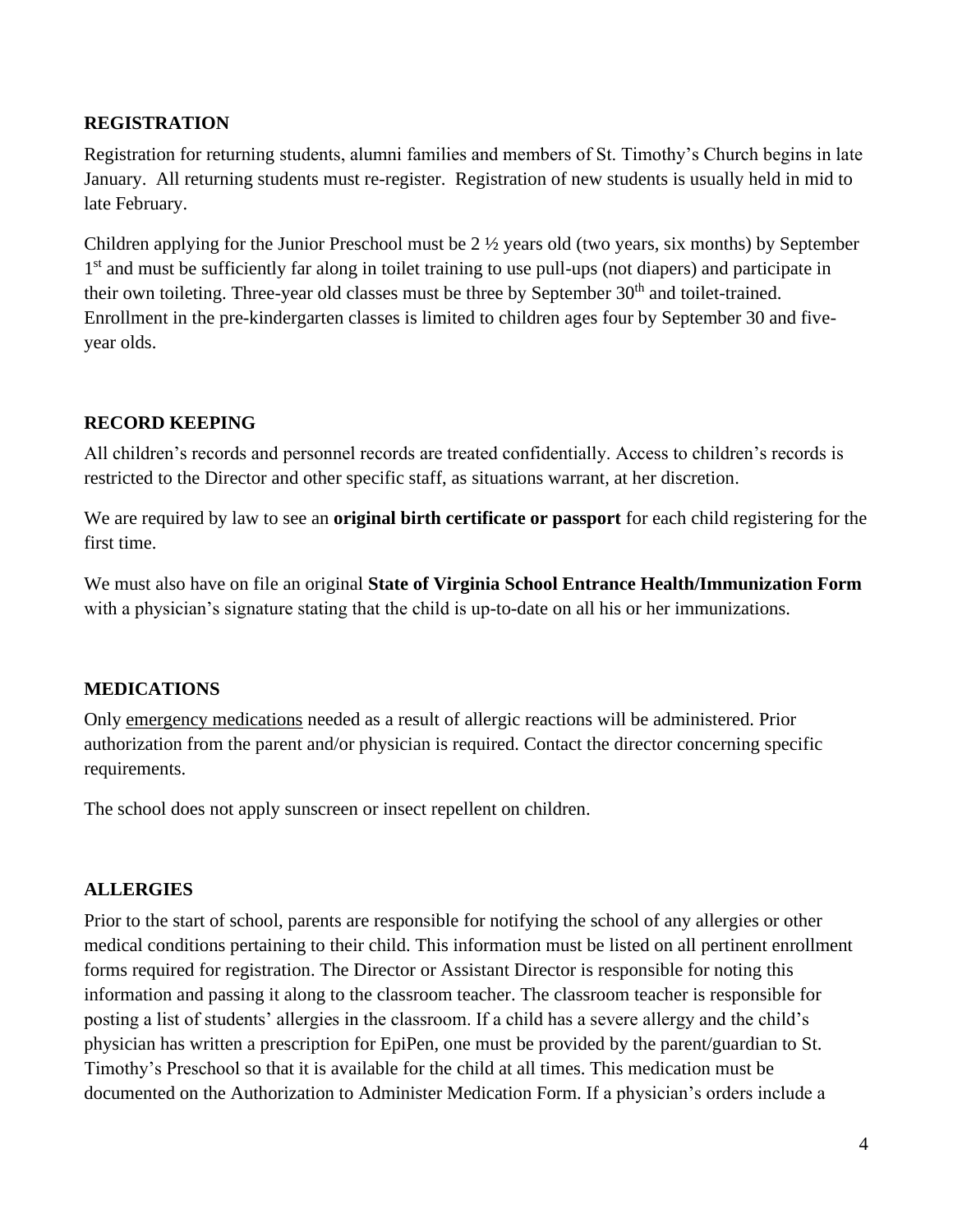repeat EpiPen injection, then the parent/guardian must supply the school with two EpiPens. If there is a food allergy which can cause extreme reaction or requires special medication, the parent is asked to supply a snack from home each day for their child. The child then only consumes food that comes from home except for fruit and vegetables provided by the school. This is to ensure that the child does not consume any food that may cause an allergic reaction. In the event of special occasions that may be celebrated in the classroom, for example a birthday, the parent may be asked to provide snacks that can be stored in the school's freezer for those special occasions. It is the parent's responsibility to consult with the teacher and the Director to determine if an allergy warrants restricting certain snacks from coming into the classroom.

## <span id="page-7-0"></span>**ILLNESS**

Our concern is always for the health and well-being of all the children. Children who have any of the following symptoms should not attend school:

- Excessive coughing
- Excessive runny nose
- Stomach Ache
- Diarrhea
- Inflamed or watery eyes
- Undiagnosed skin rash
- Fever or vomiting in the previous 24 hours

You will be called if your child develops any symptoms of illness during the school day. If a child becomes ill during the course of his/her preschool day, the parent or guardian is notified to pick up the child immediately. Please be sure that your emergency contact person (on file at the office) is current. Children with non-contagious conditions (allergies, etc.) may bring a doctor's note. If you are keeping an ill child home, it is requested but not required that you call the pre-school to keep us informed.

As required by Virginia Statutes, the school must be notified within 24 hours if the child or any member of the immediate household has developed any reportable communicable disease.

## <span id="page-7-1"></span>**INFLUENZA PANDEMIC**

The pre-school will follow the *Fairfax County Pandemic Influenza Response Plan* if the need arises. If all county schools are closed, St. Timothy's will also close. The pre-school will also close, if the number of ill students at pre-school exceeds 20% or if an appropriate teacher/student ration cannot be maintained, the pre-school will close.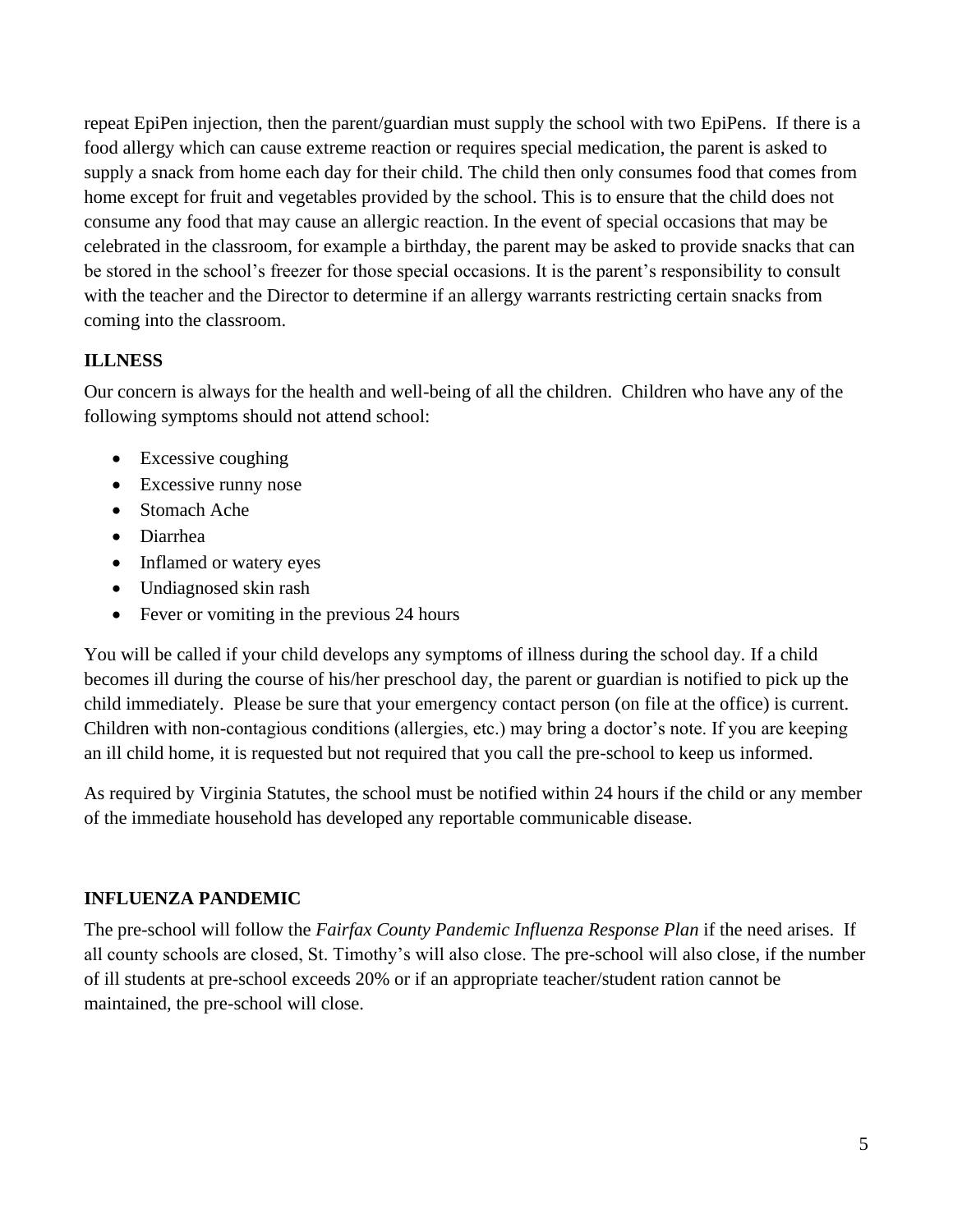#### <span id="page-8-0"></span>**HEAD LICE**

If there is a reported case of head lice in any classroom, the teacher notifies the Director immediately. A child who is found to have head lice is isolated from the rest of the class and sent home immediately. A notice from the office is sent home to the parents of each child who used the classroom. Every child is checked carefully. The room is stripped of all cloth materials. These items are sealed in plastic bags for 2 weeks. The carpeting is vacuumed at the beginning and ending of each class.

Once the child identified as having head lice has been treated, they may return to school whereupon, they are checked for any residual lice nits. A child must be nit free before returning to the classroom.

#### <span id="page-8-1"></span>**COMMUNICATION**

Each teacher communicates information about classroom activities and lessons to parents on a regular basis. If you need to speak with the teacher during the school day, please call the school and leave a message and she will return the call as soon as possible after class time. Otherwise, teachers can be contacted via their class email address, paper notes sent in the student's school bag, the school email (Sttimothyspreschool432@gmail.com) or the school phone.

The Director is available by email at any time and is usually available by telephone between the hours of 8:00 a.m. and 3:30 p.m., Monday through Thursday and between 8:00 a.m. and 2:00 p.m. on Fridays. If the Director is not available, please leave a phone message and your call will be returned as promptly as possible.

#### <span id="page-8-2"></span>**NEWLETTERS**

You will receive notifications from the Director announcing upcoming events and addressing issues that pertain to the entire school. Individual teachers will send newsletters home concerning class activities.

#### <span id="page-8-3"></span>**DAILY CLASS SCHEDULE**

Each classroom posts a general daily schedule. (This is a Virginia State Licensing requirement).

See Appendix V.

#### <span id="page-8-4"></span>**HEALTH AND SAFETY**

In order to provide a healthy and safe environment, the staff participates in many forms of extracurricular training. These include continuing teacher education, first aid and CPR certification.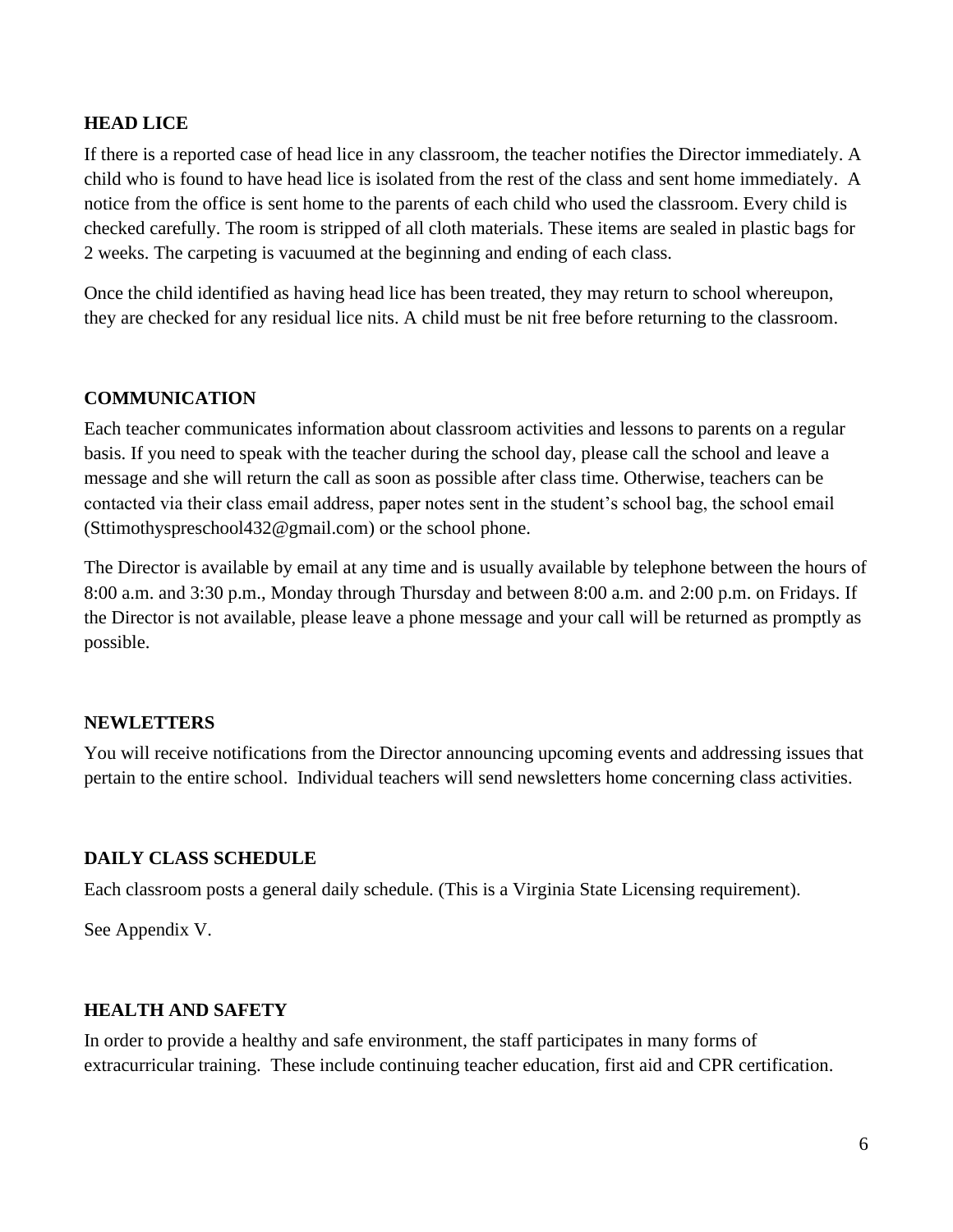We have monthly fire drills and work closely with the Fairfax County Fire Department to ensure the safety of our school community. Emergency evacuation, Shelter-in-Place and Intruder drills are also conducted.

## <span id="page-9-0"></span>**SCHOOL READINESS**

The beginning of school is an exciting time for everyone – teachers, mom, dad, and especially the child! St. Timothy's Preschool realizes that for many students, preschool is their first experience with other children and adults. It is a new, fun adventure; but sometimes, school can be a difficult and challenging transition.

All enrollments are under a 30-day probationary period to ensure compatibility between the student and the program. For example, if the child begins school on September 1, the probationary period runs until October 1. Difficulties are communicated to the parent from the teacher and/or Director as early as possible, to aid in the adjustment/compatibility process. The Director has sole discretion to make the final determination on program compatibility.

## <span id="page-9-1"></span>**POTTY TRAINING**

Students 3 years and older attending St. Timothy's must be toilet trained. Toilet trained is defined as the ability to consistently control bladder and bowel functions **WITHOUT** the use of Pull-Ups. It is understood that occasional accidents may occur. Younger students may still be in pull-ups, but not diapers, and will be expected to participate in their own toileting (e.g., manipulating clothing, getting on the toilet, wiping self). Staff will assist students who have not mastered these skills, but it is expected that parents are actively working to help students accomplish toilet training by age 3.

The teacher will notify the parents and Director of any difficulties a child 3-years old and older is having with potty training at two-week intervals for the first four weeks of the school year. It may be necessary for the child to withdraw. When potty training is accomplished, the child may be considered for reenrollment if space is available.

## <span id="page-9-2"></span>**ABSENCES**

Refunds in tuition are not granted for student absences, but we would appreciate it if parents would call or email the preschool office before the start of the school day to notify us that your child will be absent. The Director or Assistant Director then notifies the child's classroom teacher of the absence.

## <span id="page-9-3"></span>**EXTENDED LEAVE AND WITHDRAWAL POLICY**

If a child takes an Extended Leave from the preschool program for ANY reason, the family is still responsible for paying all tuition fees due during the child's period of absence. These fees must be paid to hold your child's position in the preschool. For example: If your child is gone during the months of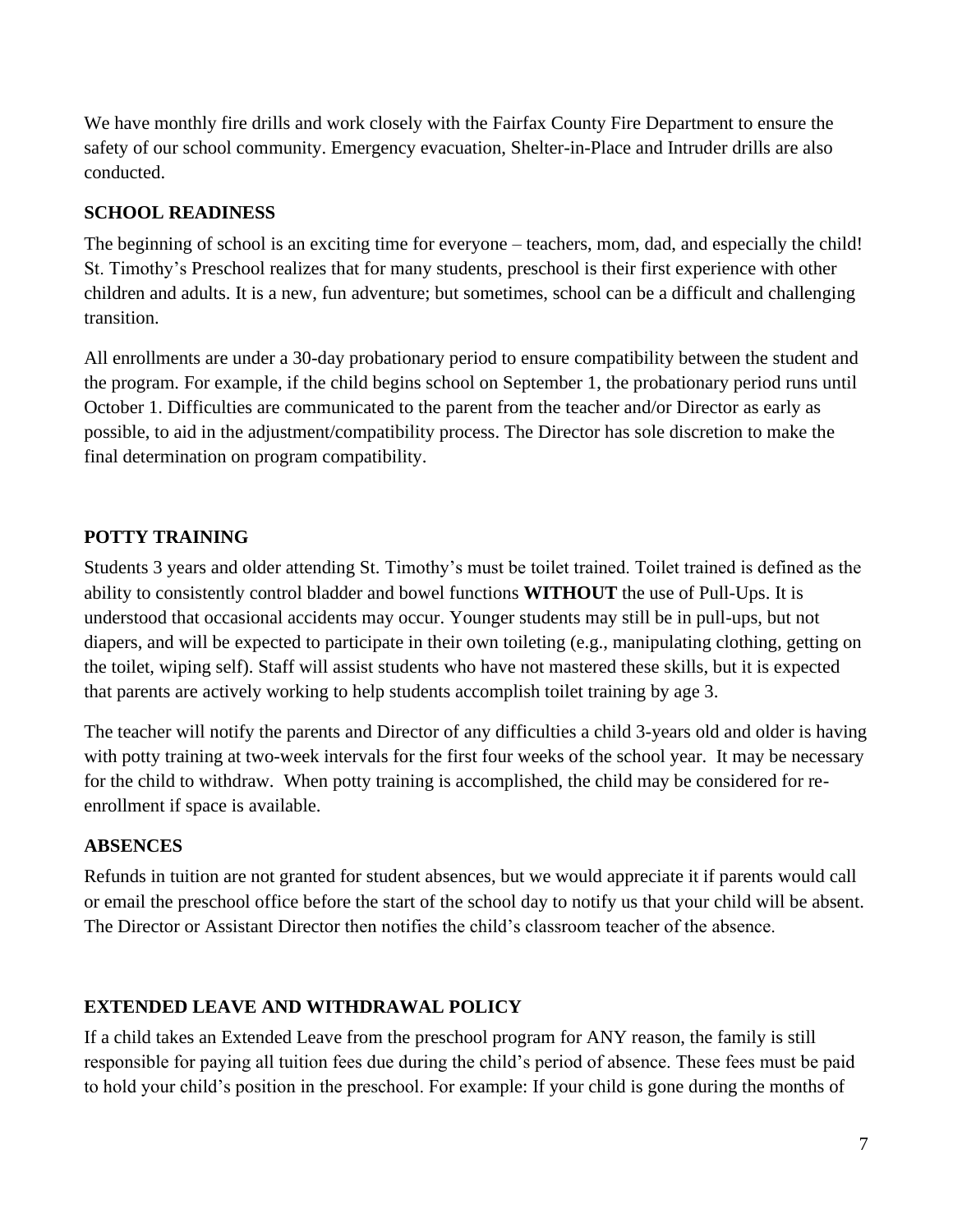November and December, you must pay the November and December tuition in order for your child to return to school in January. If tuition is not paid on time, the vacancy is filled. If there is a vacancy when the child wishes to return to the preschool, the family needs to re-register and all unpaid tuition must be paid.

Thirty (30) days written notice must be given to St. Timothy's Preschool before withdrawing a child. If the preschool is given less than thirty (30) days written notice, you are responsible for paying for the next month's tuition. NO exceptions are made to this policy. Any/all non-payment of the monthly tuition may result in a child's permanent dismissal from preschool.

## <span id="page-10-0"></span>**CLOTHING**

Please dress children for play. Any article that can be removed (hats, gloves, jackets, sweaters) should be labeled with the child's name. Clothes with large, easy to handle fasteners are recommended. On rainy days please use rain coats with hoods as umbrellas are NOT allowed. No open- toed shoes are permitted. This includes sandals and flip flops or shoes with slippery soles. Shoes should be sturdy with good tread for climbing on play equipment.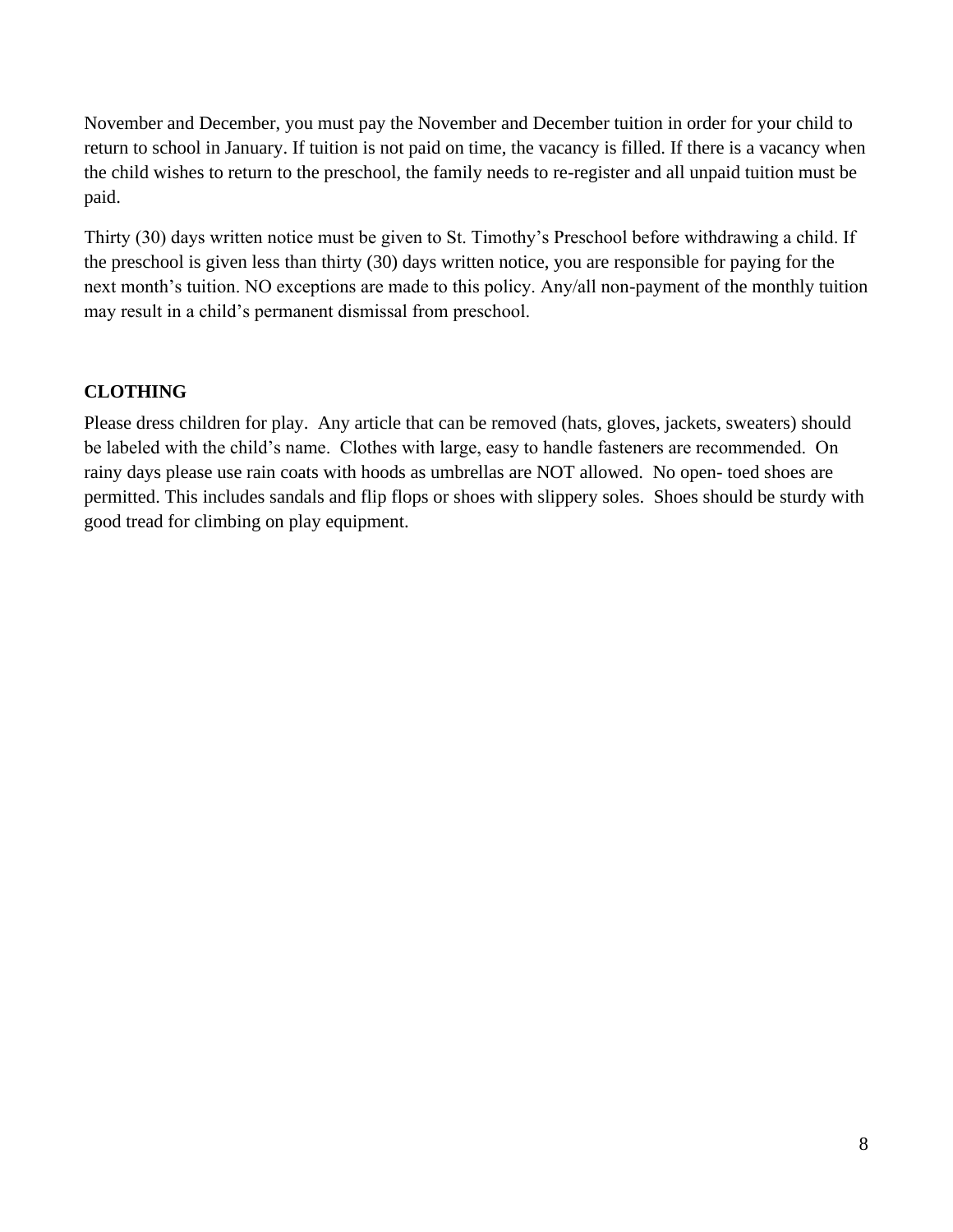## <span id="page-11-0"></span>**CARPOOL PROCEDURE**

Drop off begins at 8:45 A.M. Cars will enter from Van Buren Street and exit onto Spring Street for both drop off and pick up. Please arrive no later than 9:05 A.M. so your child does not miss important homeroom instructional time. The passenger side of the car should be nearest to the building.



Staff will be positioned under the portico to meet children at the car. Children are to wait for staff to open and shut the car door. Drivers should put the car in "**park**" before children enter or exit the car.

Dismissal will begin at 11:45 A.M. At dismissal time, children will be escorted to the portico to be placed in vehicles. All cars transporting students will be issued a carpool number. The number should be displayed in the front passenger window.

Children will be released only to responsible persons for whom the pre-school has written authorization.

Staff members will open and close the car door but will not lock the doors. Drivers should then proceed to the north parking area to buckle in their child. Do not park behind parked cars or along the yellow areas as they are

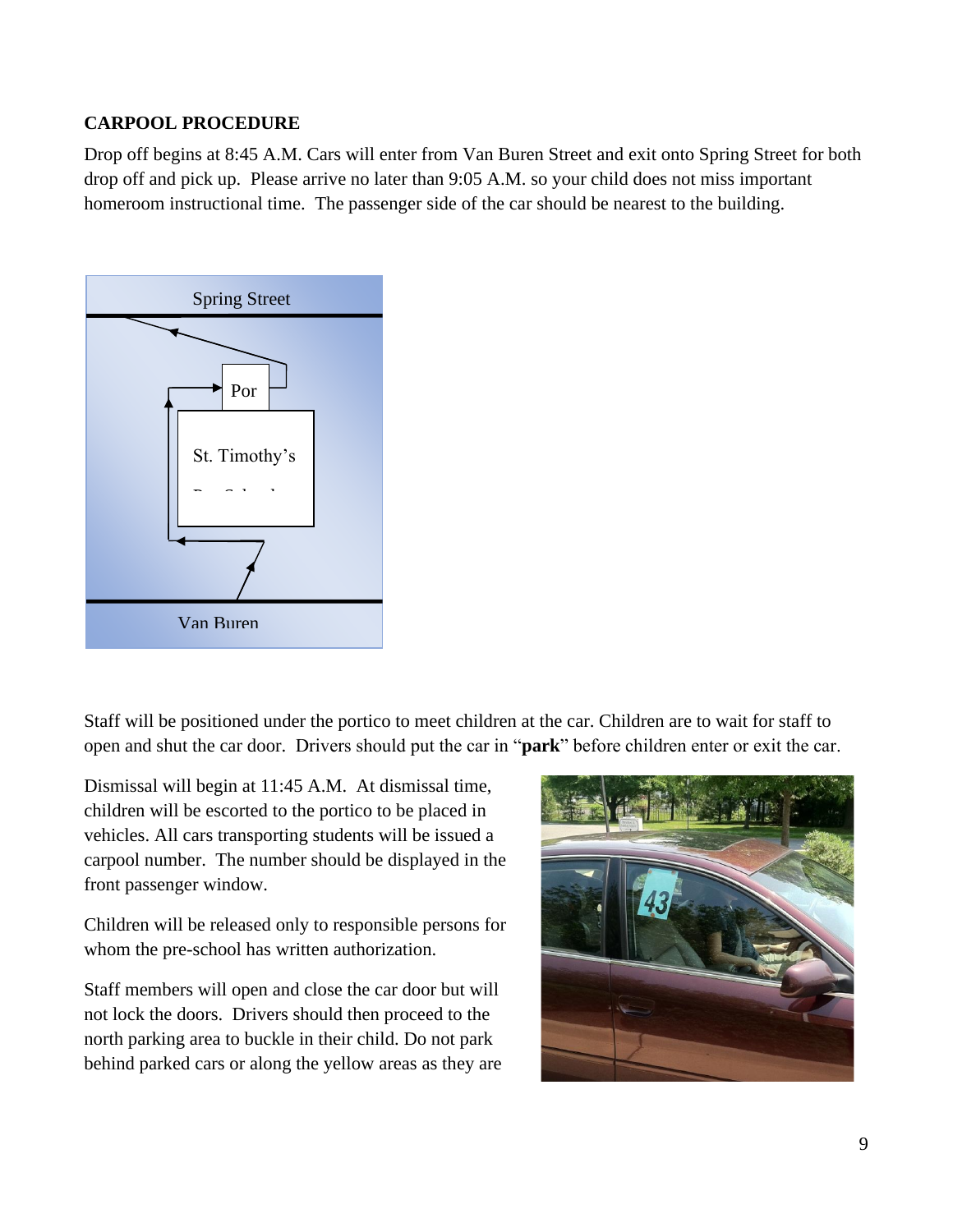fire lanes and need to be kept clear at all times. All pre-school traffic must exit onto Spring Street.



Please remember that Virginia law requires that all children under the age of eight (8 years old) must be in an appropriate car/booster seat whenever they are in any vehicle. Also, no child should ever be in the front passenger seat of a vehicle.

## <span id="page-12-0"></span>**LATE PICKUP**

Because it is very important to children and the staff, parents should be prompt at pick up time. A charge of \$10.00 per day will be assessed for supervision of children not picked up by 12:05 P.M. If a child has not been picked up after normal closing time and the pre-school has not been contacted by the parent concerning the delay, the following procedure will be followed:

- 1. School will attempt to contact parents, if no response
- 2. School will contact Emergency Contact persons, if no response
- 3. School will contact Child Protective Services or Herndon Police Department

## <span id="page-12-1"></span>**HOMEROOM**

Each homeroom class will have a volunteer Homeroom Parent who will act, at the teacher's request, to coordinate donations for parties and other special events.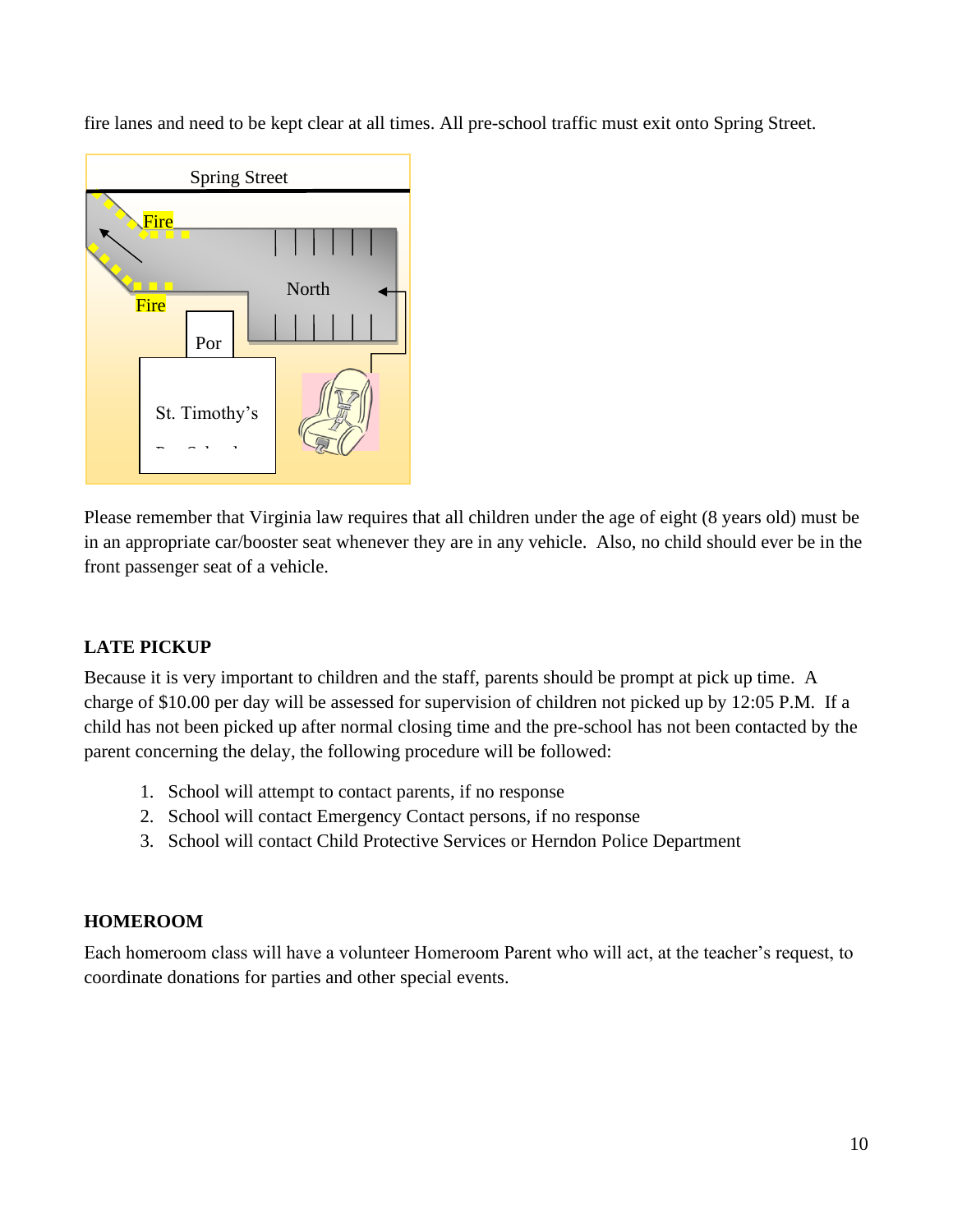#### <span id="page-13-0"></span>**SCHOOL PICTURES**

All parents will be asked to sign a waiver allowing teachers to take photos during class to be shared in class newsletters as well as the school website and Facebook page (No names are ever listed.)

## <span id="page-13-1"></span>**PARTIES**

Classroom parties are held to celebrate various holidays throughout the year. Other Special school-wide events, such as the Halloween Parade, Christmas, Donuts with Dad, Mother's Day Tea and End of Year Picnics will be announced in newsletters.



Your child will receive a crown to wear in recognition of his or her birthday. Homeroom classes celebrate birthdays in different ways. Your child's teacher will let you know how her class recognizes birthdays.

Invitations to "At home" parties cannot be distributed at school unless every child in the class is receiving an invitation.



#### <span id="page-13-2"></span>**FIELD TRIPS**

Because of concern about traffic safety and security, the pre-school does a very limited number of activities away from the facility. Generally, outside resources will be brought into the classroom so that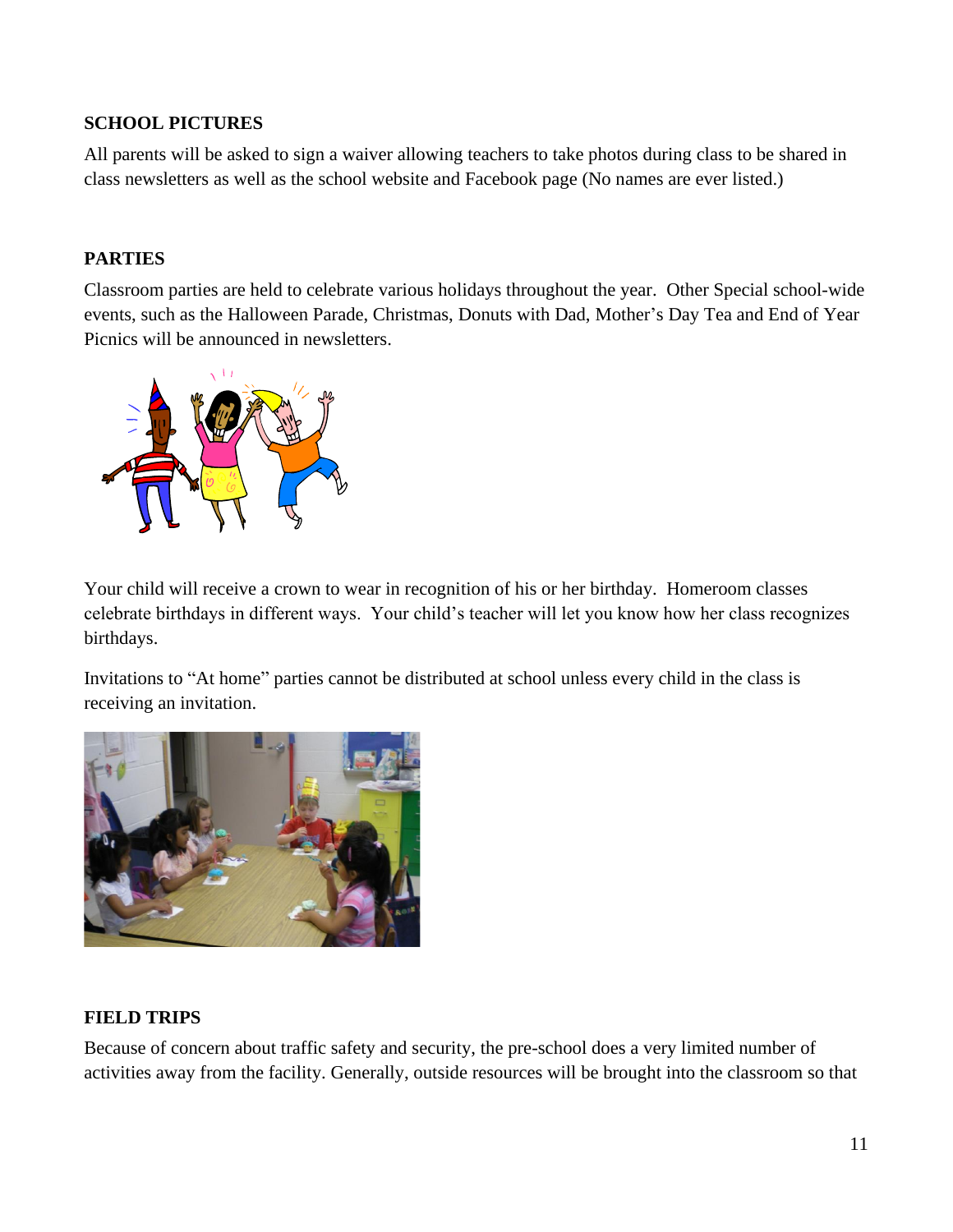students may participate in a familiar setting. Each Homeroom head teacher will determine which field trips, if any, will be taken by her class.



If a trip to another location is planned, parents will be notified in advance. Parents will be asked to volunteer by driving and helping to supervise children. Some field trips are not suitable for younger siblings. Parents will be told this in advance. State law requires that all children use the proper type of safety seat for their age and weight. Drivers must hold a valid driver's license and vehicles must be insured and meet all Department of Motor Vehicle standards.

## <span id="page-14-0"></span>**SNACKS**

The pre-school provides a simple, nutritious snack each day. The monthly menu appears on the back of the calendar. The school's regular snack is provided to all of the children with the exception of children with medically confirmed food allergies. Children with severe allergies will be asked to supply their own snacks.

## <span id="page-14-1"></span>**SNOW DAYS AND LATE OPENINGS**

When Fairfax County Public Schools (FCPS) are closed for inclement weather, St. Timothy's will be closed and those days will not be made up. Please watch for teacher emails and/or call the school office for updates.

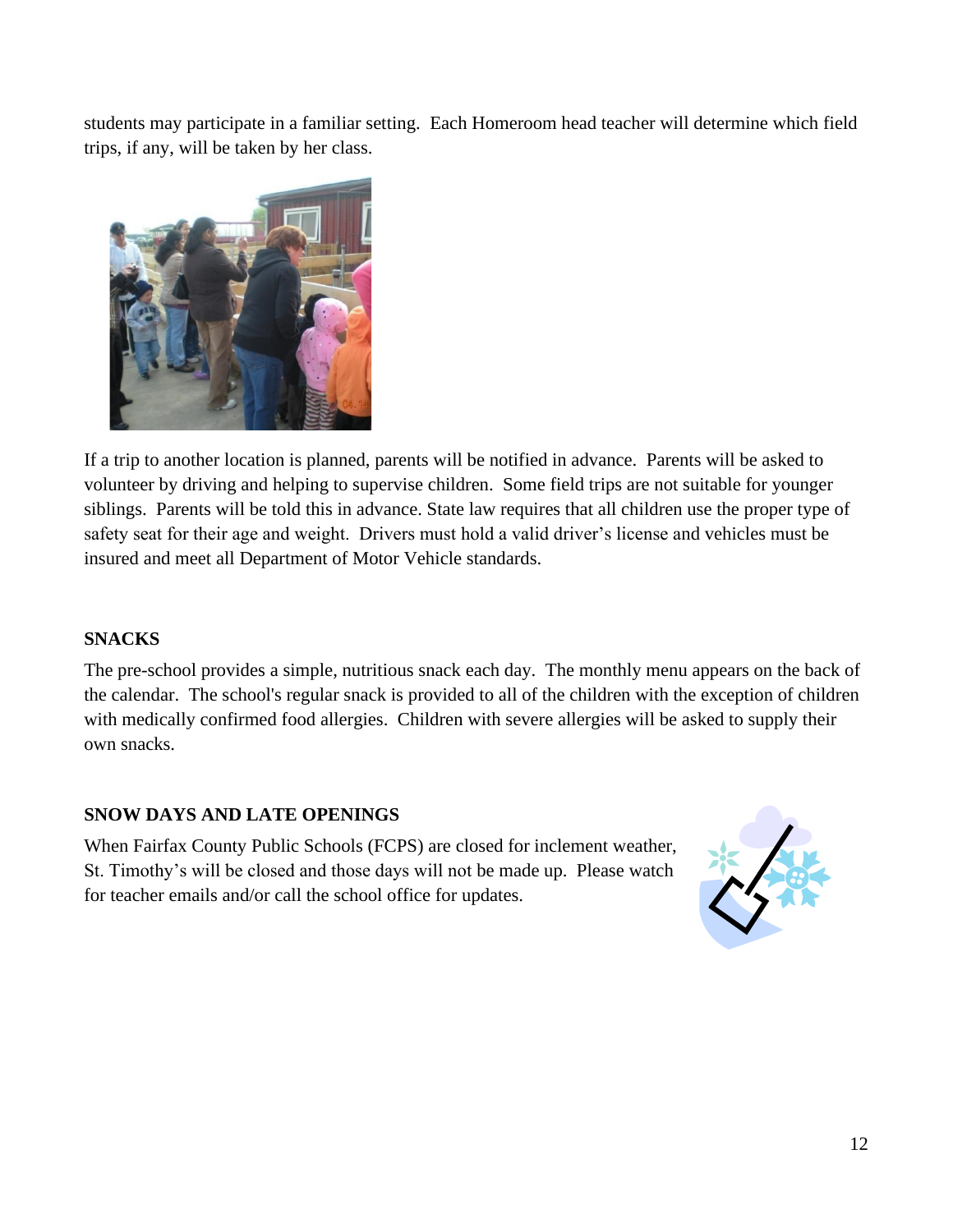The schedule for late openings is as follows:

| <b>FCPS</b><br>Openings | A.M. Session                  | Lunch Bunch  | <b>STEP</b> |
|-------------------------|-------------------------------|--------------|-------------|
| 1 hour late             | 9:45 A.M.-<br>12:00 P.M.      | 12:00-1:30   | 1:30-3:30   |
| 2 hours late            | $10:45$ A.M. $-$<br>12:45P.M. | $12:45-2:10$ | $2:10-3:30$ |

Clarification: When you hear a message about Fairfax County Pre-schools they are referring to the Special Ed pre-schools that the county operates.

#### <span id="page-15-0"></span>**SUPPLIES**

All supplies shall be provided by the pre-school. Donations are happily accepted. Children should have a large tote bag or backpack marked with their names to carry their belongings. Please check the tote bags every day; you will want to review the papers and projects brought home. Backpacks with wheels are not allowed.

## <span id="page-15-1"></span>**TUITION**

Tuition is based on the annual amount as noted on the Parent/School Contract. It is paid in nine equal payments. The first payment (#1) is due on June 1<sup>st</sup> or upon later enrollment. **Payment #1 is a nonrefundable payment.** Subsequent payments #2 - #9 are due on the 1<sup>st</sup> of each month beginning in September the last payment being in April.

Payment by check, cash or automatic bill pay is preferred. Credit card payments will also be accepted with a 2% processing fee. Payments may be sent by mail, in your child's bag or handed to staff in the carpool line. If a bank is sending your payments, the child's name should appear in the memo line. If the 1<sup>st</sup> falls on a non-school day such as a weekend or holiday or your child is not in school that day because of illness, the payment is due the next day the child attends. Checks received in advance of the 1<sup>st</sup>, but dated the  $1<sup>st</sup>$ , shall be held for deposit until the  $1<sup>st</sup>$ .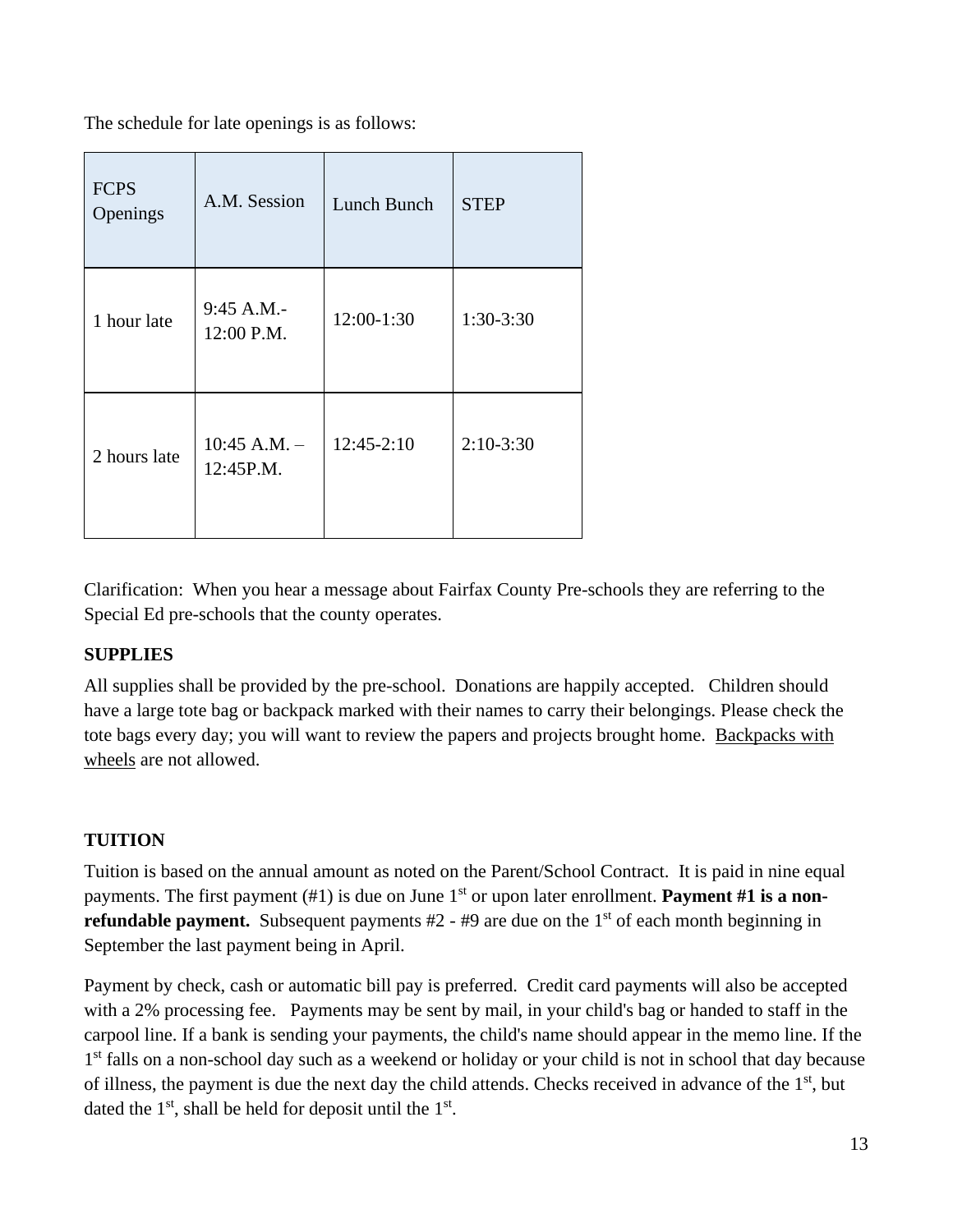A late fee of \$25.00 is to be automatically added to the tuition rate if the payment is received later than the  $5<sup>th</sup>$  of the month.

A charge of \$35.00 will be assessed for any declined payment.

Please contact the Director in case financial difficulties arise so that suitable arrangements can be made.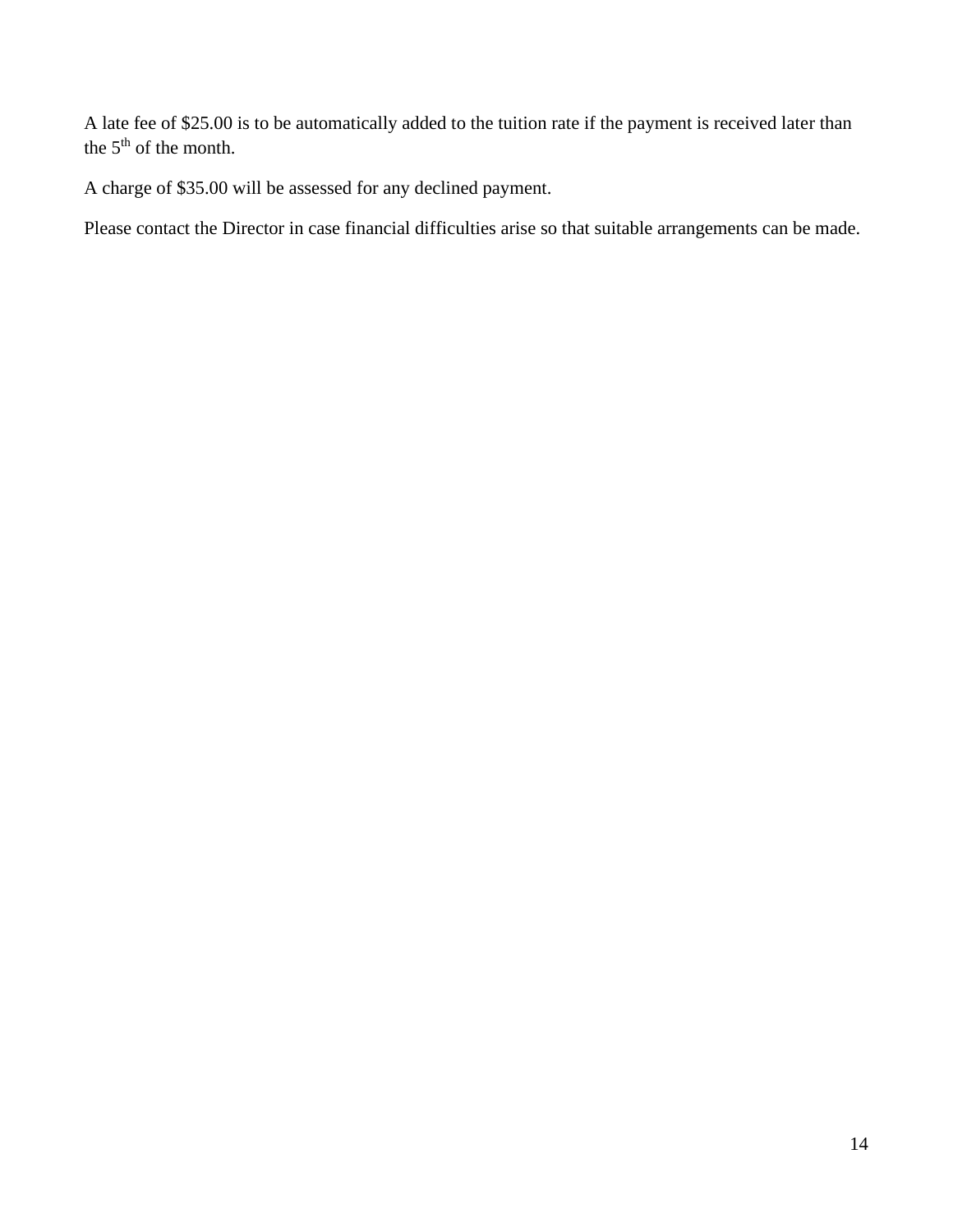## **APPENDIX I: LICENSING INFORMATION FOR PARENTS ABOUT CHILD DAY PROGRAMS**

<span id="page-17-1"></span><span id="page-17-0"></span>The Commonwealth of Virginia helps assure parents that child day programs that assume responsibility for the supervision, protection, and well-being of a child for any part of a 24-hr day are safe. Title 63.1, Chapter 10 of the Code of Virginia gives the Department of Social Services authority to license these programs. While there are some exemptions to licensure, licensed programs include child day centers, family day homes child day center systems, and family day systems. The state may also voluntarily register family day homes not required to be licensed.

Standards for licensed child day centers address certain health precautions, adequate play space, and a ratio of children per staff member, equipment, program, and record keeping. Criminal records checks and specific qualifications for staff and most volunteers working directly with children are also required. Standards require the facility to meet applicable fire, health, and building codes.

Compliance with standards is determined by announced and unannounced visits to the program by licensing staff within the Department of Social Services. In addition, parents or other individuals may register a complaint about a program which will be investigated if it violates a standard. Operating without a license when required constitutes a misdemeanor which, upon conviction, can be punishable by a fine of up to \$100 or imprisonment of up to 12 months or both for each day's violation.

If you would like additional information about the licensing of child day programs or would like to register a complaint, please contact the Regional Office of Social Services, Fairfax Licensing Office, 3959 Pender Dr., Suite 320, Fairfax, VA (703) 934-1505.

## <span id="page-17-2"></span>**POLICY FOR REPORTING SUSPECTED CHILD ABUSE**

In accordance with S63.1-248.3 of the Code of Virginia, any suspected incidence of child abuse or neglect must be reported to the local Child Protective Service office. Concerns about an individual child will be brought to the Director who will contact the appropriate agency. These concerns will be documented in writing and maintained in a private file by the Director.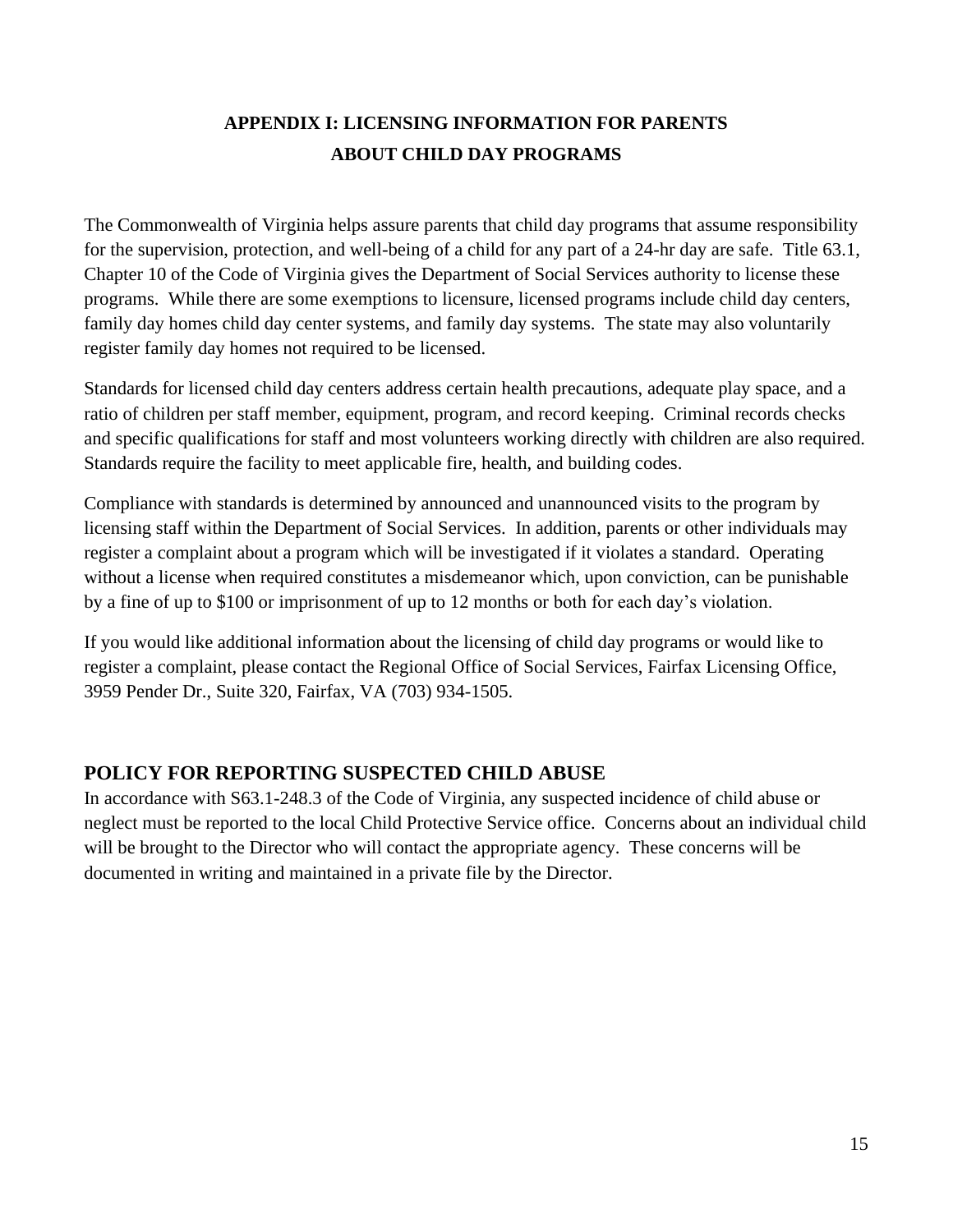#### **APPENDIX II: GUIDELINES FOR DISCIPLINE**

<span id="page-18-0"></span>Discipline shall be constructive in nature and include techniques such as:

- 1. Using limits that are fair, consistently applied, and appropriate and understandable for the child's level;
- 2. Providing children with reasons for limits;
- 3. Giving positively worded directions;
- 4. Modeling and redirecting children to acceptable behavior;
- 5. Helping children to constructively express their feelings and frustrations to resolve conflict;
- 6. Arranging equipment, materials, activities, and schedules in a way that promotes desirable behavior.

There shall be no physical punishment.

If it is necessary to use separation from the group as a disciplinary technique, it shall be brief and appropriate to the child's developmental level and the circumstances. The child will be directly supervised by a staff member.

#### <span id="page-18-1"></span>**TERMINATION OF ENROLLMENT**

If it becomes necessary for a parent to withdraw a child from the program, thirty days written notice or one month's tuition is required.

The pre-school reserves the right to terminate enrollment of any child that the pre-school has determined presents a danger to himself or others. This would include, but not be limited to: children who cannot participate fully because the program is not appropriate for the child's developmental level; children who exhibit inappropriate or aggressive behavior and are not responding to positive steps taken by the staff; and, children who present a health hazard to others.

Communication between staff and parents is critical. If problems arise, parents will be notified immediately. The staff will relate to the parent what steps are being taken to resolve any problems and will ask for the parents' suggestions and cooperation. If the pre-school determines that a situation cannot be resolved satisfactorily, a two-week notice will be given to the parent stating that the child's enrollment will be terminated and giving specific reasons for the termination.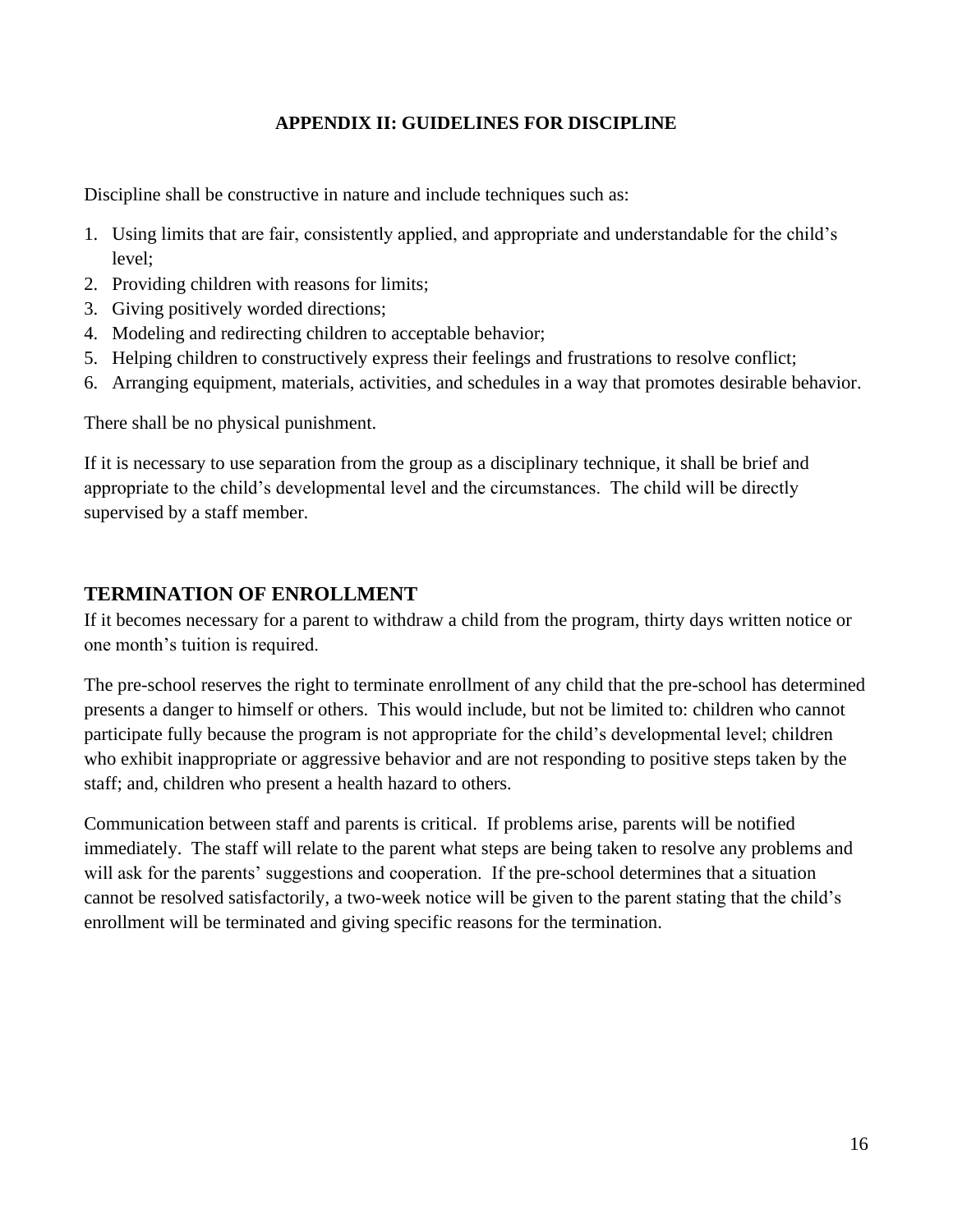#### <span id="page-19-1"></span>**APPENDIX III - Asbestos Management Plan**

#### <span id="page-19-0"></span>MEMORANDUM

Date: January 3, 1994

To: Tenants, Building Occupants, Employees, and Staff

From: St Timothy's Pre-School

432 Van Buren St.

Herndon, VA 20170

Re: Availability of Asbestos Management Plan

Location of Asbestos

In October of 1986, the U.S. Congress enacted the Asbestos Hazard Emergency

Response Act (AHERA). Under this law, comprehensive regulations were developed to address asbestos problems in public and private elementary and secondary schools. These regulations require most schools to inspect for friable and non-friable asbestos, develop asbestos management plans that address asbestos hazards in school buildings and implement response actions in a timely manner.

These regulations assign schools many new responsibilities. A building inspection for the presence of asbestos has been made and an operations and maintenance plan has been placed into being. This plan contains information on our inspection, re-inspection response actions and post response action activities, including periodic surveillance activities that are planned or are in progress.

You can review this plan during normal business hours without cost or restriction.

#### <span id="page-19-2"></span>**Summary of Inspection**

Of all areas tested at the property listed above, only the floor tile and mastic were found to contain asbestos. No special precautions need be taken during any demolition and/or subsequent renovation to any area or material found within the building unless the floor tile is to be impacted or a substance not specifically addressed in this report is found.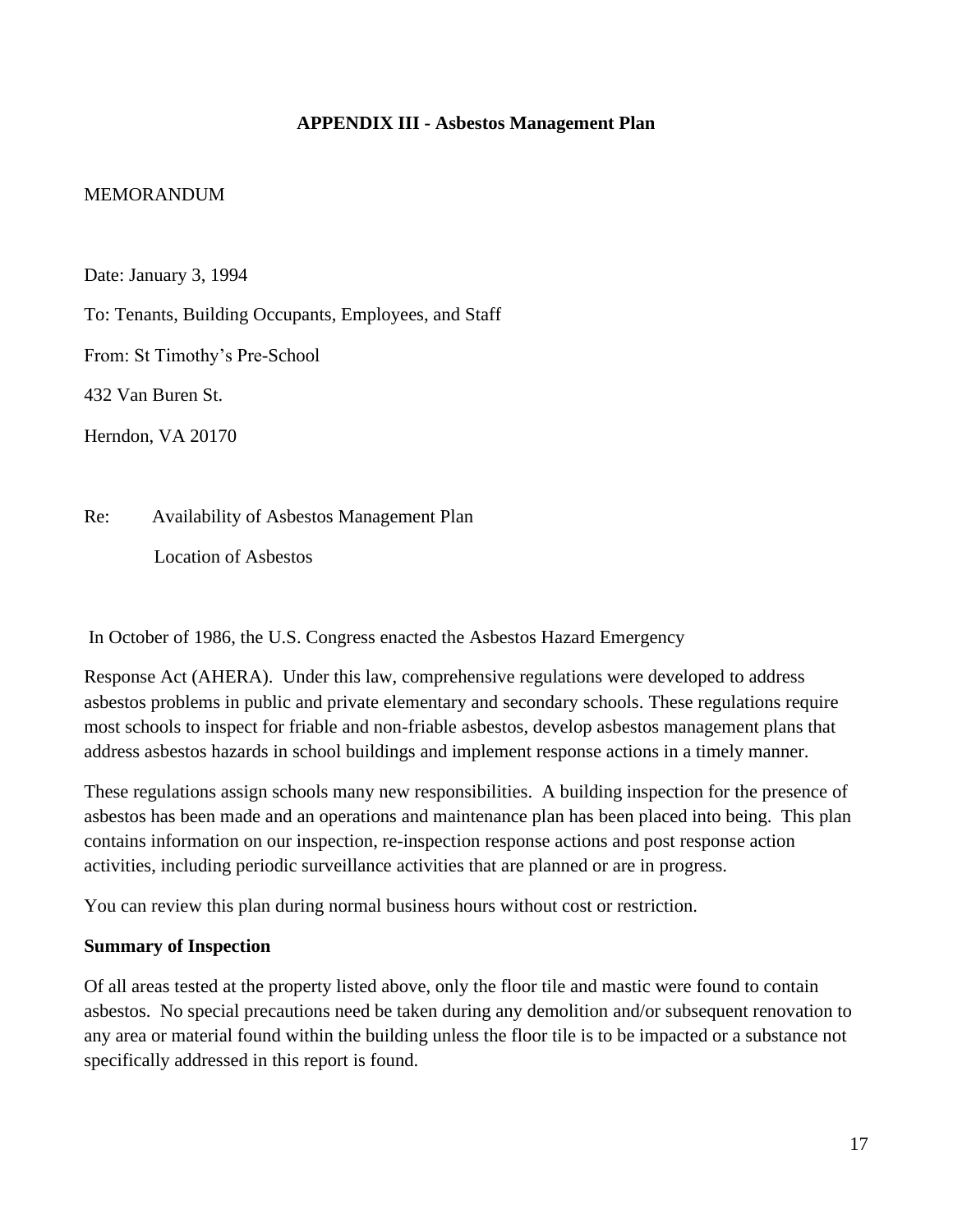#### **APPENDIX IV: GNERAL\* EMERGENCY PROCEDURES**

## <span id="page-20-0"></span>**Type I** (ex: intruder, worsening weather, power failure, etc.)

#### For **INTRUDER:**

- Loud sustained whistle alerts everyone to emergency.
- Call 911 from any/all phones.
- All children and staff remain in place.
- Staff closes and locks doors, and turn off light, cover door window if possible.
- Staff and children stay in room until Director declares that the school is safe.
- $\Box$  Staff does not discuss emergency in front of children.

#### For **WORSENING WEATHER or POWER FAILURE ETC.:**

- All children and staff return to Homeroom classroom and close door.
- □ Staff does not discuss emergency in front of children.
- $\Box$  Children will be prepared to leave.
- Parents will report to <u>office</u> and stay there until child is brought to them.

## <span id="page-20-1"></span>**Type II (ex: biological attack, tornado, etc.)**

- $\Box$  A sharp intermittent whistle alerts everyone to emergency.
- □ Heat/AC turned off.
- □ All children and staff report rear hall.
- □ Bring **ALL** coats, school bags, purses, cell phones
- **BRING** copy of emergency roster w/parents phone  $\#$ 's
- $\Box$  Office phone(s) will be brought to rear hall.
- $\Box$  Supplies in emergency cabinet:

 water, food, tape first aid kit

radio & extra batteries

flash light, emergency lights, blanket

art supplies, books

Depending on emergency, Director (or Asst.) will be either in office or in safe room area.

\*The **COMPREHENSIVE** Emergency Preparedness plan is available for review in the pre-school